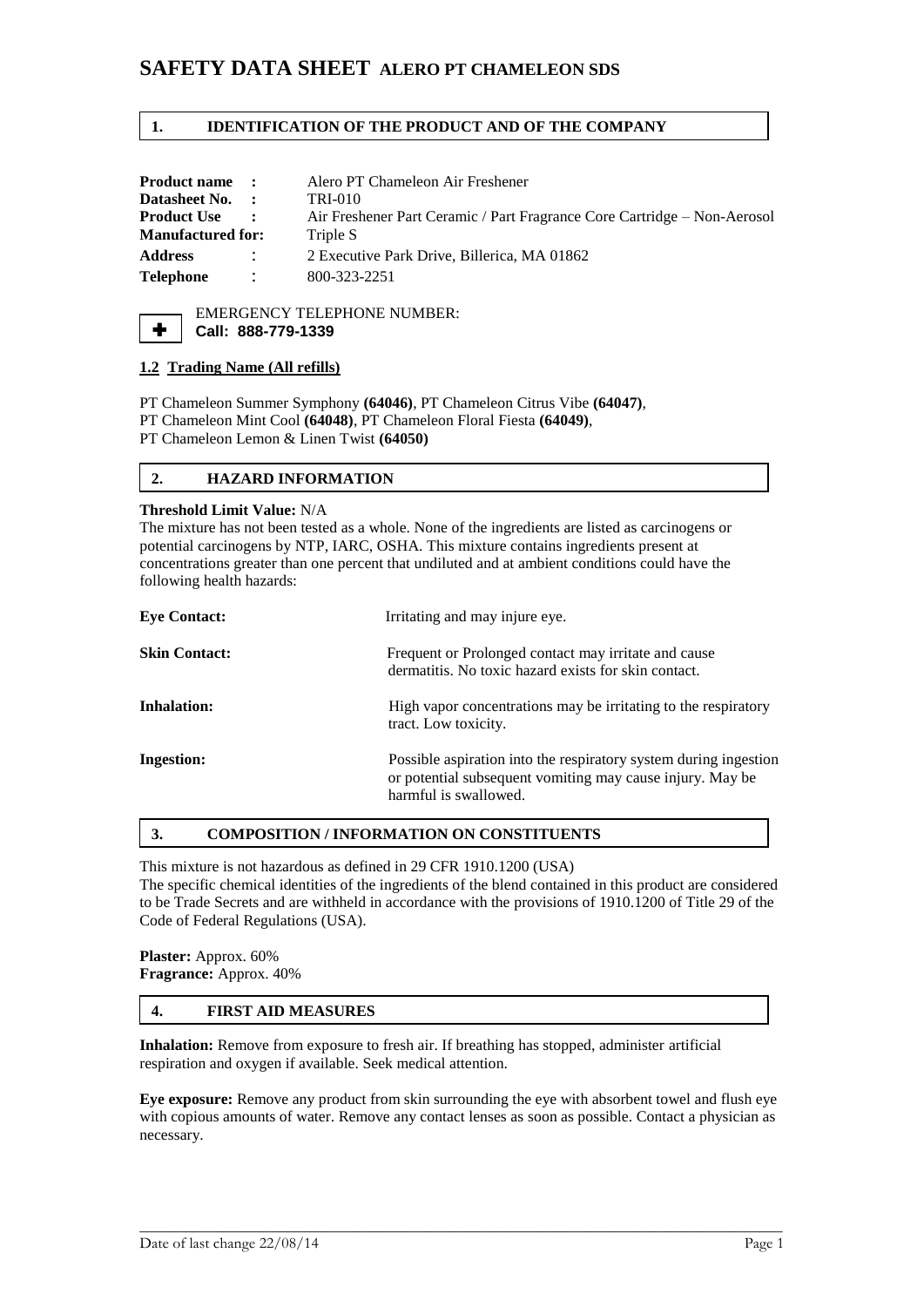# **SAFETY DATA SHEET ALERO PT CHAMELEON SDS**

**Skin exposure:** Wash affected areas with soap and water for at least 15 minutes. Keep contaminated clothing away from skin. Contact a physician as necessary.

**Ingestion:** Give water or milk to dilute. Obtain medical advice immediately. Do not induce vomiting.

**Others:** In the event of a genuine medical emergency, any additional information will be revealed to a qualified health professional.

# **5. FIRE FIGHTING METHODS**

Flash Point: Greater than 212F (100 C) [Est.] Auto ignition Temperature Not Determined. **Upper Flame Limit (volume % in air):** Not applicable. Lower Flame Limit (volume % in air): Not applicable. **Flame Propagation Rate (Solids):** Not determined. **OSHA Flammability Class:** None

**Extinguishing Media:** Dry chemical, carbon dioxide, or foam as appropriate. Avoid using direct streams of water as it may scatter and spread fire.

| <b>Unusual Fire and</b>   | Emulsion of spilled product with water can result in slippery |
|---------------------------|---------------------------------------------------------------|
| <b>Explosion Hazards:</b> | floors and stairs.                                            |

# **6. ACCIDENTAL RELEASE MEASURES**

**In case of spill or other release:** Eliminate all ignition sources, Ventilate area, Contain spill and keep away from heat or flame, prevent from entering sewers, and recover free product with absorbent material. Collect in approved disposal containers.

Spills and releases may need to be reported to Federal, State, and Local authorities. Always dispose of material in accordance with applicable laws. Use containers suitable for flammable or combustible residue.

# **7. HANDLING & STORAGE**

**Handling:** Avoid spillage which can cause very slippery conditions on floors and increase vapor concentration indoors. Use good personal hygiene and housekeeping; always wash hands after handling products.

**Storage:** Avoid excessive heat. Store in a cool dry environment. Do not store near strong oxidizing agents, any heat source, open flames or other sources of ignition.

# **8. EXPOSURE CONTROLS / PERSONAL PROTECTION**

**Engineering Controls:** General room ventilation is adequate for storage and mechanical ventilation is suggested for enclosed areas where the product may be dispensed from the shipping container. **Eye protection:** Wearing of safety glasses recommended. If possibility of splashing is present, wear splash goggles or face shield.

**Skin protection:** Not normally required. Use of chemically resistant gloves is recommended. **Respiratory Protection:** Not required for properly ventilated areas. If there is a potential for inhalation of vapor in a closed or poorly ventilated area, a NIOSH approved respirator may be used. The respirator must be selected based on the contamination levels and use conditions found in the workplace. Use conditions must not exceed the working limits of the respirator. The respirator must be used in accordance with the OSHA respiratory protection standard (USA 29 CFR 1910.134).

**Additional Recommendations:** Provide safety showers and eyewash stations in close proximity to the work area.

\_\_\_\_\_\_\_\_\_\_\_\_\_\_\_\_\_\_\_\_\_\_\_\_\_\_\_\_\_\_\_\_\_\_\_\_\_\_\_\_\_\_\_\_\_\_\_\_\_\_\_\_\_\_\_\_\_\_\_\_\_\_\_\_\_\_\_\_\_\_\_\_\_\_\_\_\_\_\_\_\_\_\_

**Exposure Guidelines:** Under normal conditions, no exposure limits are known for these materials. Decomposition products, including carbon monoxide maybe formed if product is burned.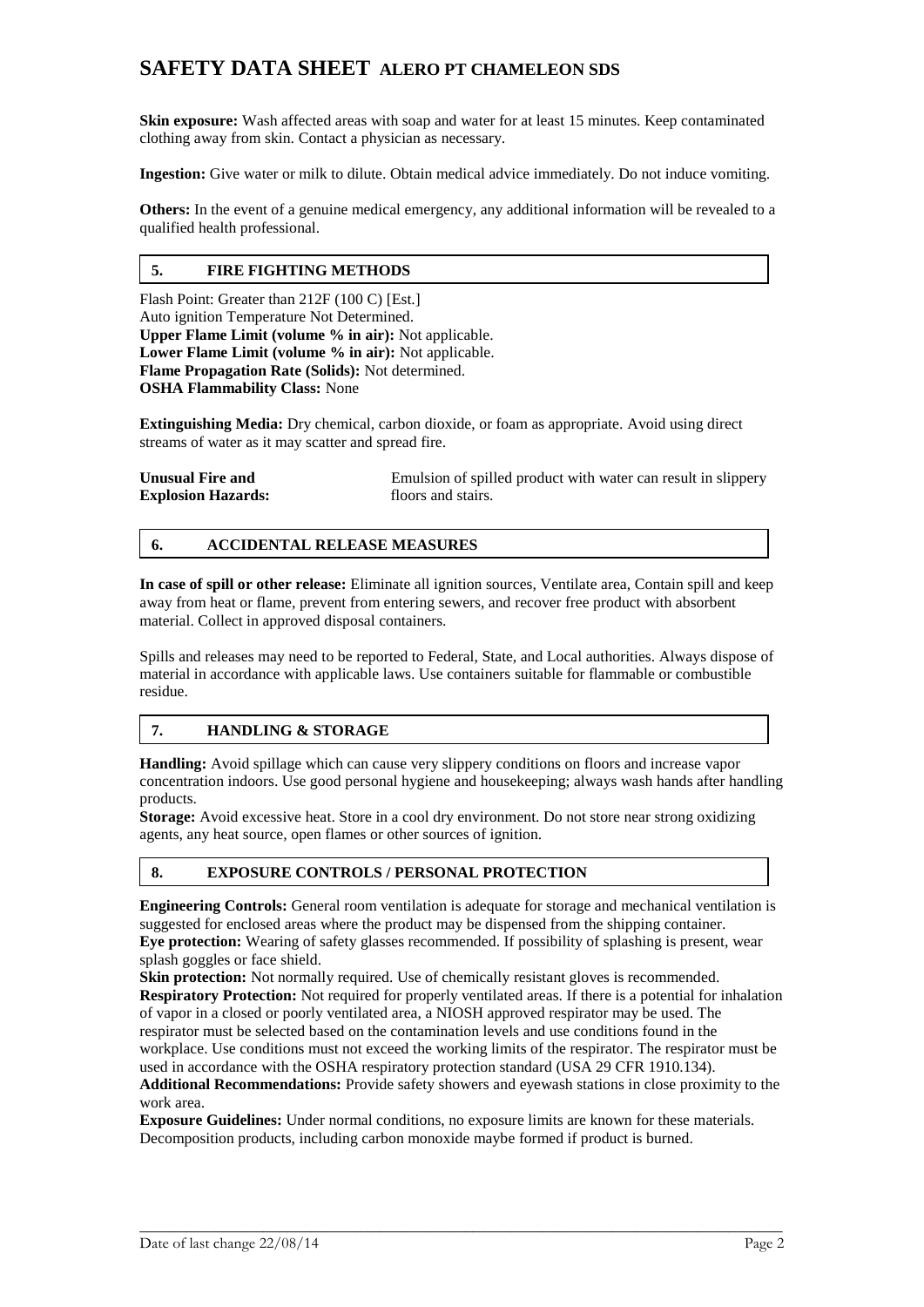# **SAFETY DATA SHEET ALERO PT CHAMELEON SDS**

#### **9. PHYSICAL & CHEMICAL PROPERTIES**

**Appearance:** White Solid Ceramic with water based fragrance core **Physical State:** Solid **Odor:** Characteristic Odor. **Specific Gravity:** N/A (Heavier than water) **Solubility in Water:** Negligible. **pH:** Not Applicable. **Boiling Point:** > 100 C (212 F) **Melting Point:** N/A **Vapor Pressure:** < 2.00 mm Hg. **Vapor Density:** Not Applicable. **Evaporation Rate:** Negligible. **% Volatiles:** < 40%

#### **10. STABILITY & REACTIVITY**

**Normally Stable:** Stable at normal conditions. Avoid exposure to open flame or sources of ignition. **Incompatibilities:** Strong oxidizing agents.

**Hazardous Decomposition Products:** Depending on conditions of the fire, CO, CO2, combustion byproducts (oxidized and non-oxidized hydrocarbons) and other hazardous gases may be generated. **Hazardous Polymerization:** Will not occur.

## **11. TOXICOLOGICAL INFORMATION**

## **NON-TOXIC AT NORMAL USE LEVELS.**

#### **12. ECOLOGICAL INFORMATION**

The product has not been tested as a whole. No specific ecological data are available for this product. Please refer to section 6 for information regarding accidental releases and Section 15 for regulatory reporting information.

#### **13. DISPOSAL CONSIDERATIONS**

#### **DO NOT DUMP IN ANY SEWERS, ON THE GROUND, OR INTO ANY BODY OF WATER.**

All disposal methods must be in compliance with all Federal, State/Provincial and local laws and regulations. Waste characterizations and compliance with applicable laws are the responsibility solely of the waste generator. Recommended disposal is through a licensed, permitted, recycler, reclaimer, incinerator or other thermal destruction device.

\_\_\_\_\_\_\_\_\_\_\_\_\_\_\_\_\_\_\_\_\_\_\_\_\_\_\_\_\_\_\_\_\_\_\_\_\_\_\_\_\_\_\_\_\_\_\_\_\_\_\_\_\_\_\_\_\_\_\_\_\_\_\_\_\_\_\_\_\_\_\_\_\_\_\_\_\_\_\_\_\_\_\_

#### **14. TRANSPORT INFORMATION**

**US DOT Hazard Class:** None **US DOT ID Number:** None **SHIPPING NAME:** AIR FRESHENER **HAZARD CLASS:** None **PACKAGING GROUP:** III **ADR/RID:** Not Determined UN/NA: Not applicable **IATA:** NOT RESTRICTED **IMDG:** NOT RESTRICTED